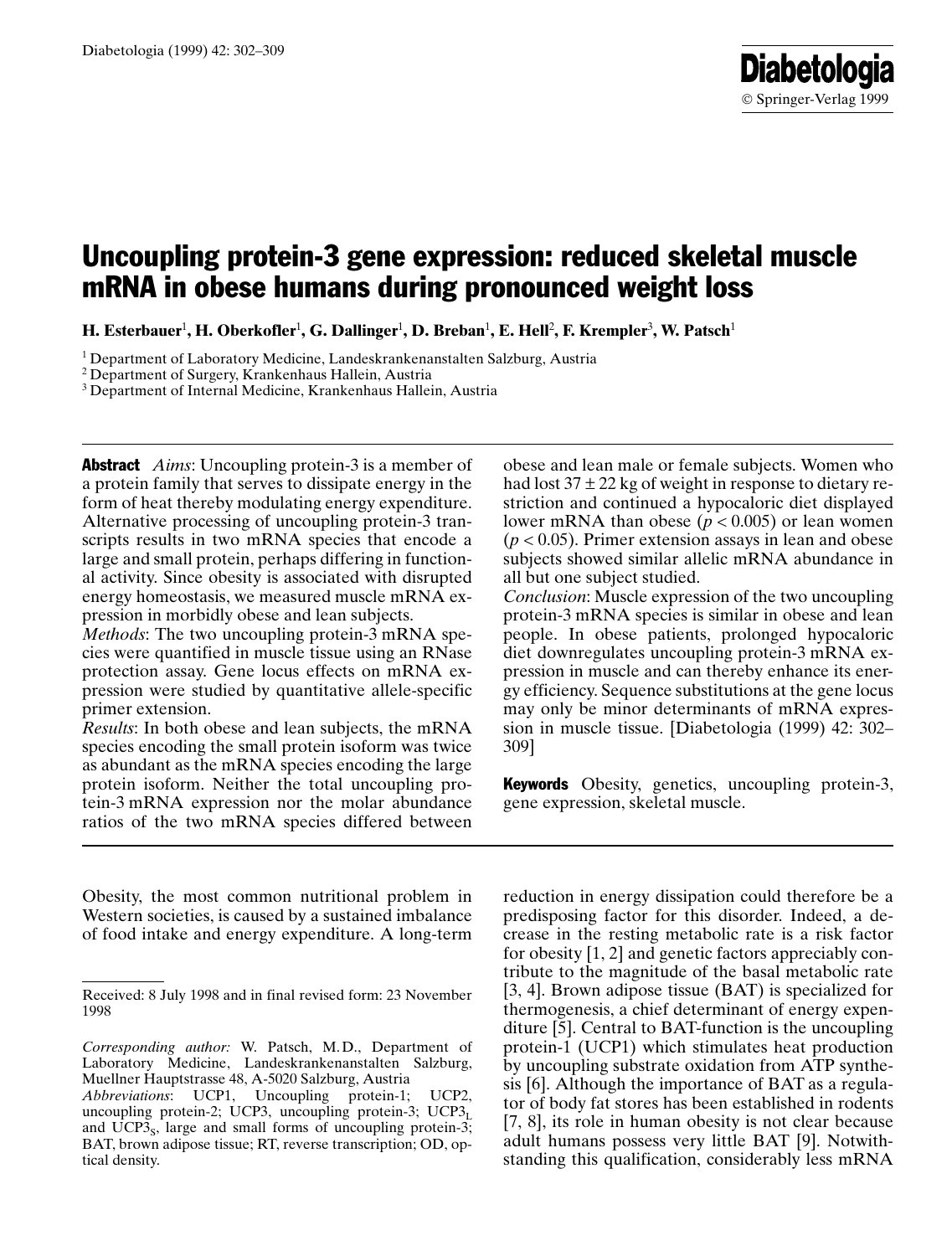of the BAT-specific UCP1 have been observed in the intraperitoneal adipose tissue of obese than in lean control subjects [10]. A contribution of UCP1 and BAT to energy expenditure in humans is therefore conceivable.

Two other recently discovered members of a mitochondrial carrier superfamily, UCP2 and UCP3, are more widely expressed in humans and in rodents. Uncoupling protein-2 mRNA is found in white adipose tissue, BAT, lung, liver, spleen and macrophages [11, 12] and high expressions of UCP3 mRNA are observed in skeletal muscle and BAT [13–15]. Although direct evidence for a thermoregulatory function of UCP3 has not been presented, this protein could be implicated in energy homeostasis because muscle tissue accounts for a large portion of catecholamine and diet-induced thermogenesis in both humans [16] and rats [17]. Both the human UCP2 and UCP3 gene have been mapped to chromosome 11q13 [12, 18, 19]. Linkage analysis in pedigrees of the Quebec Family Study provided strong evidence for an association of this chromosomal region with resting metabolic rate, body mass index (BMI) and fat mass in adult humans [20]. In addition, the syntenic region on mouse chromosome 7 is coincident with quantitative trait loci for obesity and Type 2 (non-insulin-dependent) diabetes mellitus [21, 22].

In comparison with lean controls, UCP2 mRNA abundance was reduced in intraperitoneal adipose tissue of morbidly obese subjects and UCP2 mRNA expression remained low in post-obese subjects studied before and after weight reduction [23]. By contrast, UCP3 mRNA expression in muscle tissue did not differ between obese and lean subjects [24]. Unexpectedly, UCP3 mRNA expression increased after short-term fasting. Owing to alternative polyadenylation/splicing, UCP3 mRNA occurs in two isoforms termed UCP3 $_L$  and UCP<sub>S</sub> mRNA [14, 18]. Because of a C-terminal truncation,  $UCP3<sub>s</sub>$  lacks the sixth predicted transmembrane domain and a purine nucleotide binding domain implicated in nucleotide-mediated inhibition of UCP-activity [25]. Thus  $UCP3<sub>S</sub>$ could possess enhanced activity but faulty membrane insertion might compromise its stability and function. In a follow-up study, it was suggested that UCP3 transcript processing is not altered in obese people because using an RT-PCR method for quantification, equimolar abundance of  $UCP3<sub>L</sub>$  and  $UCP3<sub>S</sub>$  mRNA was found in muscle tissue of both obese and lean subjects [26].

To study the role of UCP3 in human obesity and energy metabolism, we quantified  $UCP3<sub>S</sub>$  and  $UCP3<sub>L</sub>$  mRNA expression in skeletal muscle of obese, post-obese and lean subjects by RNase protection assay and studied allele-specific expression in an attempt to identify mutations at the UCP3 gene locus that affect mRNA expression.

### Subjects and methods

Study subjects, skeletal muscle and intraabdominal fat tissue samples. Tissue samples were obtained from musculus rectus abdominis of 38 morbidly obese subjects who underwent weight reduction surgical treatment through a gastric banding procedure. In seven of these subjects, muscle tissue was also obtained during an elective surgical procedure  $9 \pm 5$ (means  $\pm$  SD) months after the gastric banding surgery. Fifteen control subjects and ten post-obese subjects, not sampled during the initial weight reducing surgery, underwent elective surgical procedures such as cholecystectomy, repair of hernias and adjustment or removal of the gastric tape. Study subjects gave informed consent and the study was approved by the institutional review board. After an overnight fast general anaesthesia was induced by a short-acting barbiturate and maintained by alfentanil-hydrochloride. Tissue biopsies were taken at the beginning of the surgical procedure, divided into aliquots and frozen at  $-70^{\circ}$ C. Body mass index (BMI, kilograms per meter squared) was calculated from measurements of weight and height.

Clinical procedure. After an overnight fast, venous blood was collected into tubes containing EDTA. Plasma glucose was measured by a hexokinase/glucose-6-phosphate dehydrogenase method (Boehringer Mannheim Diagnostics, Mannheim, Germany). Plasma insulin was measured by immunoassay (MEIA, Abbott Laboratories, Abbott Park, Ill., USA). Plasma non-esterified acids were determined by an enzymatic colorimetric method (Boehringer Mannheim Diagnostics). Plasma leptin concentrations were measured with a RIA kit (Linco, St. Charles, Mo., USA).

Isolation of DNA and skeletal muscle and adipose tissue total RNA. We isolated Genomic DNA from peripheral leucocytes using the QIAamp Blood Kit (Qiagen, Hilden, Germany) and RNA from 0.5 g of human skeletal muscle according to a previously described method [27]. The integrity of RNA samples was ascertained by their electrophoretic pattern in formaldehyde gels. Concentrations of RNA were determined by absorbance measurements at 260 nm.

Quantification of total UCP3, UCP3<sub>S</sub> and UCP3<sub>L</sub> mRNA by RNase protection assay. Fragments of cDNA spanning exon 6 and 7 were amplified by RT-PCR. 5'-CCCCTGCCACT-TTGTCTCTG-3'  $(+651 \text{ to } +670)$  as sense and 5'-CAC-CGTTTTCTTCCATTCTT-3'  $(+1016$  to  $+1036)$  or 5'-TC-CCTAACCCTCCCCATCAG-3 ¢ ( + 985 to + 1004) as antisense primers were used for  $UCP3<sub>L</sub>$  and  $UCP3<sub>S</sub>$ , respectively. The numbers in parentheses designate the position of the primers relative to the translation start site (GenBank Accession Nr. U84763 for UCP3 $_L$  and U82818 for UCP3 $_S$ ). Fragments of PCR were cloned into pGEM3Zf(+). We synthesized  $32P$ -labelled antisense and  $3H$ -labelled sense RNA using the Riboprobe Combination System-SP6/T7 (Promega Corp., Madison, Wis., USA) and  $\alpha^{32}P$ -dUTP (110 TBq/mmol) or a3 H-dUTP (367 GBq/mmol; Amersham Life Science, Buckinghamshire, UK). In vitro transcribed RNA was gel purified and incorporated radioactivity was determined by liquid scintillation counting (Wallac 1450 Microbeta PLUS, EG&G Berthold, Bad Wildbach, Germany). Aliquots of  $8 \times 10^4$  cpm of  $^{32}P$ labelled RNA were hybridized either with 10 µg total skeletal muscle RNA or, for assay standardization, with increasing amounts of  ${}^{3}$ H-labelled UCP3<sub>L</sub> or UCP3<sub>S</sub> sense RNA. After digestion with 0.5 units of RNase A and 20 units of RNase T1 (Ambion RPAII Kit; Ambion Inc., Austin, Tex., USA) at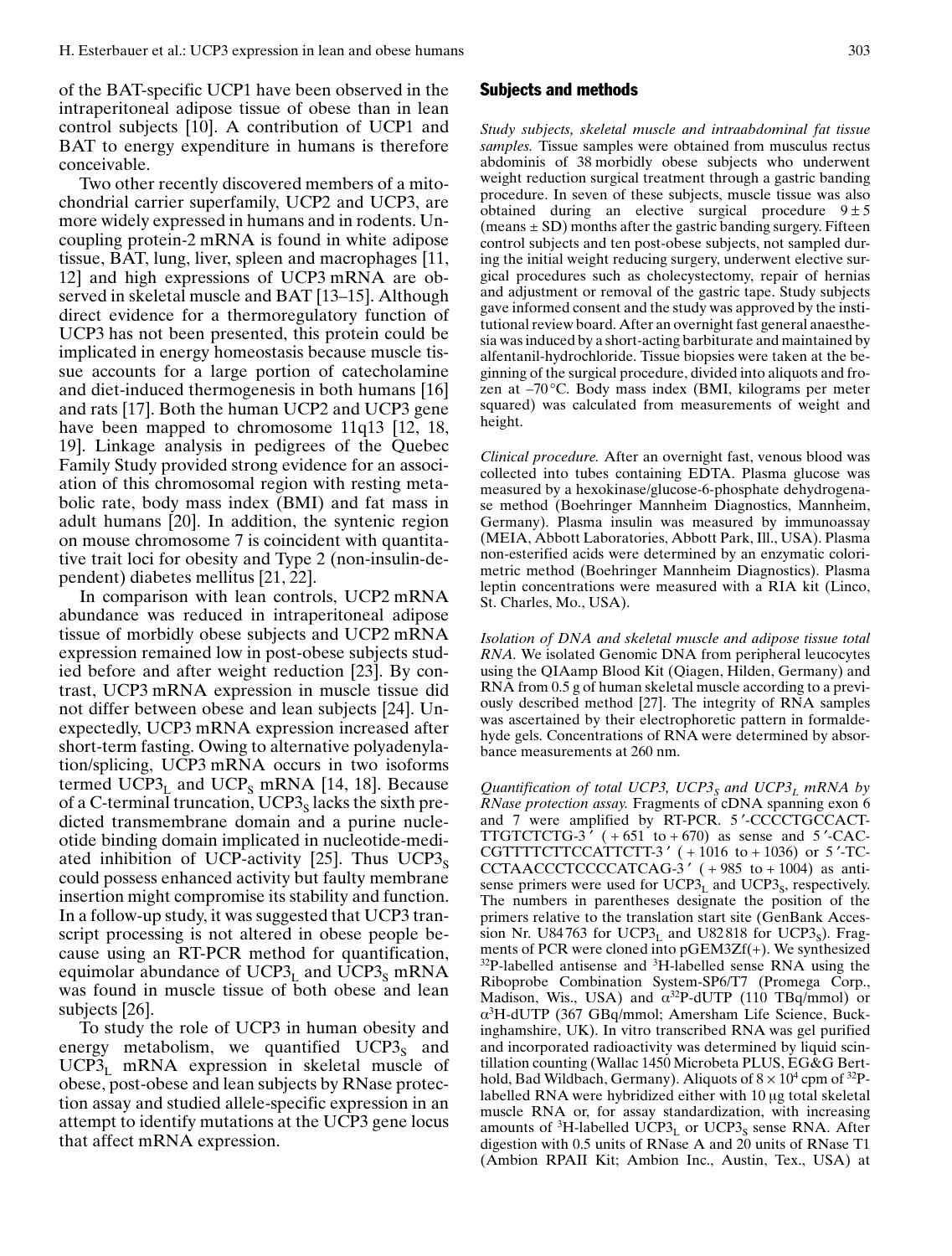37 °C for 30 min, 32P-labelled RNA-RNA hybrids were precipitated, subjected to electrophoresis in 4% polyacrylamideurea gels and quantified by scanning of autoradiographs with a Model GS-700 Imaging densitometer using the Molecular Analyst software (Bio-Rad, Hercules, Calif., USA). Tissue UCP3 mRNA expression was calculated using a standard curve that was constructed by plotting signal intensities of  ${}^{3}$ Hlabelled UCP $3<sub>L</sub>$  or UCP $3<sub>S</sub>$  against the respective doses. We corrected UCP3 mRNA results for cyclophilin A [28] mRNA abundance determined by RNase protection assay using a 122 nt cyclophilin antisense probe spanning nucleotides + 189 to + 310 relative to the transcription start site (GenBank Accession Nr. Y00 052).

Allele-specific gene expression studies. Primer extension was used to quantify UCP3 mRNA transcribed from the wild-type and variant allele harbouring a T/C substitution at position + 297 relative to the translation start site [29]. To type the T/C substitution, genomic DNA was amplified by PCR using 5'-TGGACTGAAGCCTTCAGACGTG-3' and 5'-ACA-ACAGTTCTGTAAACATGTG-3' (+159 to +180 and  $+ 1189$  to  $+ 1207$ , Genbank Accession Nr. U84763) as sense and antisense primer. Reactions of PCR contained 0.2  $\mu$ mol/l of each upstream and downstream primer, 200 µmol/l of dNTPs, 10 mmol/l Tris, pH 8.3, 50 mmol/l KCl, 2.5 mmol/l MgCl<sub>2</sub> and 1 unit of Taq-Polymerase (Perkin-Elmer Applied Biosystems, Foster City, Calif., USA). The PCR included 35 cycles of 94 °C/56 °C/72 °C, each for 1 min. Gel-purified PCR products were sequenced using the PRISM Ready Reaction dRhodamine-Terminator kit and an ABI Prism 310 Genetic Analyzer (Perkin-Elmer). For primer extension studies, total skeletal muscle RNA  $(1 \mu g)$  was reverse transcribed using the random-hexamer priming method. Aliquots of cDNA were subjected to PCR to generate a 377 bp fragment. The forward 5'-biotinylated exon 2 primer was 5'-TGGGCAGA-GCCTTCCAGGAC-3' (+133 to +152, GenBank Accession Nr. U84 763) and the reverse exon 3 to exon 4 junction primer was 5'-CGGGTAGTGAGGCTGGAGTTGT-3'  $(+488$  $to + 509$ ). The PCR reactions contained the reaction components described above and included 35 cycles of 94°C/60 °C/ 72 °C, each for 1 min. Transcripts of UCP1 and UCP2 were excluded to confound allele-specific studies, as 10 fg of UCP1 or UCP2 template cDNA did not produce amplification products in the UCP3-specific PCR. We isolated ssDNA using streptavidin-coated magnetic beads (Dynal A. S., Oslo, Norway). Primers for wild-type and mutant allele-specific extension were 5'-GTACACCTGCTTGACGGA-3'  $( +454 \text{ to } +471)$  and 5'-TACACCTGCTTGACGGAG-3'  $( + 453 \text{ to } + 470)$ , respectively. Extension reactions and quantification of extension products were done exactly as described [30]. For assay standardization, cDNAs of two patients, carrying either two wildtype or two mutant alleles were amplified using Pfu-Polymerase (Stratagene, La Jolla, Calif., USA) and blunt-end cloned using the ZERO-Background cloning system (Invitrogen, Carlsbad, Calif., USA). Various mixtures of plasmids containing the wild-type and mutant allele as inserts served as templates for PCR amplification and subsequent primer extension to generate a standard curve that compared molar ratios of templates with their signal intensity ratios.

Statistical analysis. Both ANOVA [31] and a more robust nonparametric test, the Kruskal Wallis test [32], were used to examine the equality of continuous variables such as age and biochemical measurements between obese and non-obese male or female subjects. A transformation was made on the original variable, if the equal variance and normality assumptions of the one-way ANOVA were rejected. For comparison of categorical variables, a contingency chi-squared test was used. Agreement of genotype-frequencies with Hardy-Weinberg equilibrium was tested using a chi-squared goodness-of-fit test. The paired t-test was used to analyse UCP3 mRNA expression before and after weight reduction surgery. Multivariate regression analysis with sex and BMI as independent and leptin values as dependent variables was done in a large population including obese and normal subjects studied previously [10, 23, 30, 33] to predict plasma leptin concentrations in postobese subjects.

# Results

The BMI of obese patients was almost twice that of control subjects in both sexes (Table 1). The average age of obese and non-obese men was similar but was lower in obese women than in non-obese women. In both sexes obese subjects had higher average plasma concentrations of insulin and leptin than control subjects whereas average glucose concentrations were similar in both groups. The RNase protection assays with the  ${}^{32}P\text{-}UCP3<sub>L</sub>$  antisense RNA probe containing 174 nt of exon 6 and 180 nt of exon 7 showed two protected fragments consisting of 354 nt and 174 nt, respectively. The larger fragment represented  $UCP3<sub>L</sub>$ and the smaller  $UCP3<sub>s</sub>$  (Fig. 1). The average abundance of  $UCP3<sub>S</sub>$  was about 2.5 times higher than that of  $UCP3<sub>L</sub>$  in both obese and lean study subjects. Total UCP3 mRNA expression as well as that of UCP3 $_{\text{L}}$ and UCP3 $<sub>s</sub>$ , all corrected for cyclophilin mRNA</sub> abundance, were not different in lean and obese women, although the difference between lean and obese men approached statistical significance (Table 2). Median expression of UCP3 mRNA was also similar in obese and lean subjects, stratified by sex and no difference was observed between men and women. No significant difference in the molar ratio of UCP3 $_L$  to UCP3<sub>S</sub> was noted in our study groups. An inverse association between total UCP3 mRNA and the molar  $UCP3<sub>L</sub>$  to  $UCP3<sub>S</sub>$  ratio was, however, observed in obese subjects only  $(r = 0.4829, n = 38,$  $p < 0.005$ ). Total UCP3 mRNA levels exhibited a correlation with plasma fatty acids in lean  $(r = 0.483)$ ,  $p < 0.023$ , but not in obese subjects.

Muscle UCP3 mRNA expression was determined in 7 of the 38 obese subjects 3 to 18 months after the gastric banding surgery. The BMI and plasma concentrations of leptin and insulin decreased between the surgical procedures, whereas no changes in plasma non-esterified fatty acid and glucose concentrations were noted (Table 3). A decrease in  $UCP3<sub>L</sub>$ and  $UCP3<sub>S</sub>$  mRNA expression was observed at the time of the second surgical procedure but molar transcript ratios of UCP3 $_L$  to UCP3<sub>S</sub> remained unchanged (Fig. 1, Table 3). To estimate the calorie intake status of these subjects at the time of the surgical procedures, plasma leptin concentrations were compared with those predicted from multivariate analysis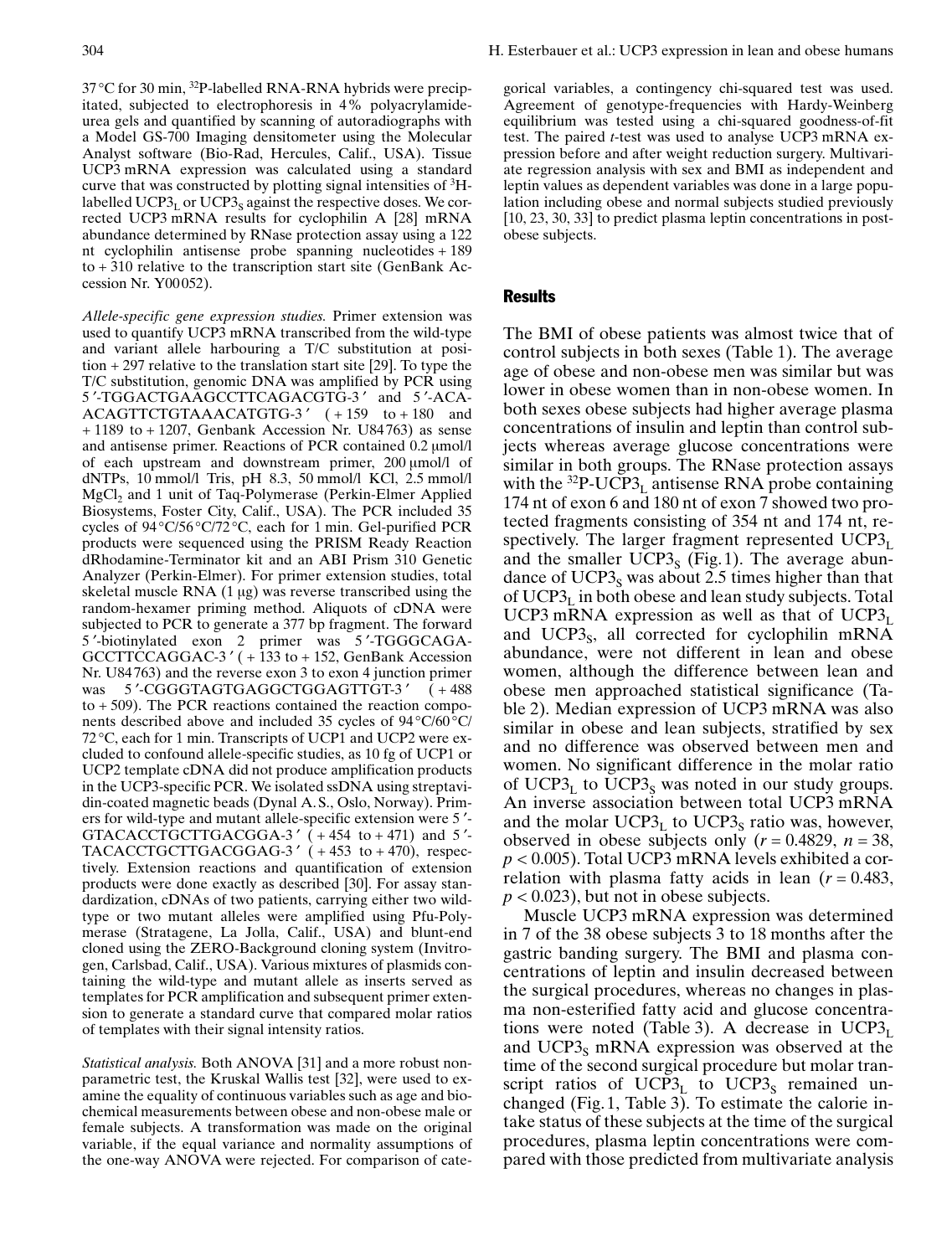Table 1. Characteristics of study subjects: the table shows, by sex, clinical and biochemical characteristics of obese and non-obese study subjects

| Variable                 | Women           |                 |        | Men             |                 |                |
|--------------------------|-----------------|-----------------|--------|-----------------|-----------------|----------------|
|                          | Obese           | Non-obese       |        | Obese           | Non-obese       | n <sup>a</sup> |
| n                        | 24              |                 |        | 14              |                 |                |
| BMI (kg/m <sup>2</sup> ) | $40.9 \pm 5.8$  | $24.2 \pm 3.6$  |        | $44.4 \pm 12.2$ | $26.0 \pm 2.6$  |                |
| Age (years)              | $34 \pm 11$     | $47 \pm 13$     | 0.0133 | $37 \pm 12$     | $47 \pm 12$     | NS             |
| Glucose (mmol/l)         | $4.75 \pm 1.98$ | $4.30 \pm 0.62$ | NS.    | $4.43 \pm 0.83$ | $4.36 \pm 0.76$ | NS             |
| Insulin $(pmol/l)$       | $9.4 \pm 7.2$   | $3.0 \pm 1.43$  | 0.0393 | $13.5 \pm 8.2$  | $5.7 \pm 3.0$   | 0.0136         |
| Leptin $(ng/ml)$         | $35.9 \pm 20.8$ | $5.8 \pm 2.4$   | 0.0016 | $34.9 \pm 31.1$ | $3.1 \pm 1.7$   | 0.0152         |

Results represent proportions or means  $\pm$  SD. <sup>a</sup> Analysis of variance within the respective sex group

Table 2. UCP3 mRNA expression in obese and lean women and men

| Variable            | Women           |                 |                | Men             |                 |             |
|---------------------|-----------------|-----------------|----------------|-----------------|-----------------|-------------|
|                     | Obese           | Non-obese       | n <sup>d</sup> | Obese           | Non-obese       | $n^{\rm a}$ |
| n                   | 24              |                 |                | 14              |                 |             |
| UCP3 total mRNA     | $1.15 \pm 0.51$ | $0.94 \pm 0.40$ | 0.3499         | $1.19 \pm 0.47$ | $0.85 \pm 0.23$ | 0.0556      |
| $UCP3r$ total mRNA  | $0.34 \pm 0.14$ | $0.27 \pm 0.14$ | 0.2592         | $0.32 \pm 0.10$ | $0.24 \pm 0.09$ | 0.0695      |
| $UCP3s$ total mRNA  | $0.81 \pm 0.39$ | $0.67 \pm 0.27$ | 0.4136         | $0.87 \pm 0.38$ | $0.61 \pm 0.16$ | 0.0645      |
| $UCP3I/UCP3s ratio$ | $0.46 \pm 0.15$ | $0.40 \pm 0.09$ | 0.3369         | $0.39 \pm 0.10$ | $0.40 \pm 0.12$ | 0.9019      |

UCP3 mRNA expression was determined in skeletal muscle tissue samples of lean and obese human subjects using an RNase protection assay. UCP3 mRNA abundance was normalized for cyclophilin mRNA abundance.

Results are expressed as means ± SD and represent mol UCP3 mRNA/mol cyclophilin mRNA or mol UCP3<sub>L</sub>/mol UCP3<sub>S</sub>. a Analysis of variance within the respective sex group

Table 3. Characteristics of obese and post-obese subjects

| Variables                | Surgery I         | Surgery II                 |
|--------------------------|-------------------|----------------------------|
| BMI (kg/m <sup>2</sup> ) | $40.9 \pm 9.7$    | $30.6 \pm 9.2^{\text{a}}$  |
| Glucose (mmol/l)         | $4.7 \pm 1.0$     | $4.3 \pm 0.5$              |
| Insulin $(pmol/l)$       | $13.7 \pm 12.8$   | $6.3 \pm 6.7$ <sup>b</sup> |
| Leptin $(ng/ml)$         | $35.2 \pm 37.5$   | $9.7 \pm 16.2^b$           |
| Fatty acids (µmol/l)     | $0.846 \pm 0.264$ | $0.812 \pm 0.237$          |
| UCP3 mRNA                | $1.07 \pm 0.52$   | $0.49 \pm 0.19^b$          |
| $UCP3r$ mRNA             | $0.35 \pm 0.16$   | $0.16 \pm 0.05^b$          |
| $UCP3s$ mRNA             | $0.72 \pm 0.37$   | $0.33 \pm 0.14^b$          |
| $UCP3I/UCP3S$ (mol/mol)  | $0.50 \pm 0.09$   | $0.49 \pm 0.10$            |

Clinical and biochemical characteristics of 5 female and 2 male subjects before and after weight reducing surgery are shown. Surgery I refers to the initial weight reduction surgery and surgery II refers to an elective surgical procedure done  $9 \pm 5$  months later.

UCP3 mRNA expression is shown as mol/mol cyclophilin mRNA.

 $a \cdot p < 0.0001$ ,  $b \cdot p < 0.05$ , paired t-test

in a group of 497 subjects at their usual weight with BMIs ranging from 17.5 to 64.3. Body mass index and sex accounted for 61% of the variance of leptin in this group. In our seven patients, the average (SD) leptin was 81 (30)% of that predicted at the initial weight reducing surgery but was decreased to 28  $(14)$ % ( $p < 0.01$ ) of that predicted at the second surgical procedure, strongly suggesting hypocaloric intake in the post-obese state. Muscle UCP3 mRNA expression was also measured in ten post-obese women from whom muscle biopsies had only been obtained during the second elective surgery. The BMI in these patients had decreased from  $44.7 \pm 4.2$ to  $30.9 \pm 4.6$  kg/m<sup>2</sup> over a period of  $34 \pm 19$  months. Expression of UCP3<sub>L</sub> and UCP3<sub>S</sub> was  $0.17 \pm 0.05$ and  $0.38 \pm 0.14$  mol/mol cyclophilin mRNA, respectively. These values differed from the UCP3 expression in lean ( $p < 0.05$ ) and obese women ( $p < 0.005$ ) shown in Table 2. The measured leptin in these subjects was 66 (27)% of that predicted. Thus, the decline in muscle UCP3 expression in both study groups cannot be attributed to the post-obese state per se, but could reflect a prolonged hypocaloric intake.

To estimate the contribution of the UCP3 gene locus to the interindividual variability of UCP3 mRNA expression (Table 2), we measured allele-specific mRNA expression in subjects heterozygous for a silent T/C polymorphism at position + 297 relative to the translation start site (Fig. 2). The estimated frequencies of the T and C alleles in our study group were 0.798 and 0.202, respectively. The observed genotype frequencies agreed with Hardy-Weinberg expectations. Using mixtures consisting of different molar ratios of wild-type and variant cDNA, a linear relation ( $r = 0.96$ ,  $p < 0.001$ ) was found between molar input ratios and signal intensity ratios of extension products (Fig. 2C). The coefficient of variation, determined in equimolar mixtures of wild-type and variant templates, was 4%. Thus, primer extension allowed reliable quantitation of mRNA species transcribed from the two UCP3 alleles. In only one obese subject, the wild-type to variant transcript abundance ratio of 1.17 exceeded the threefold assay variability. In the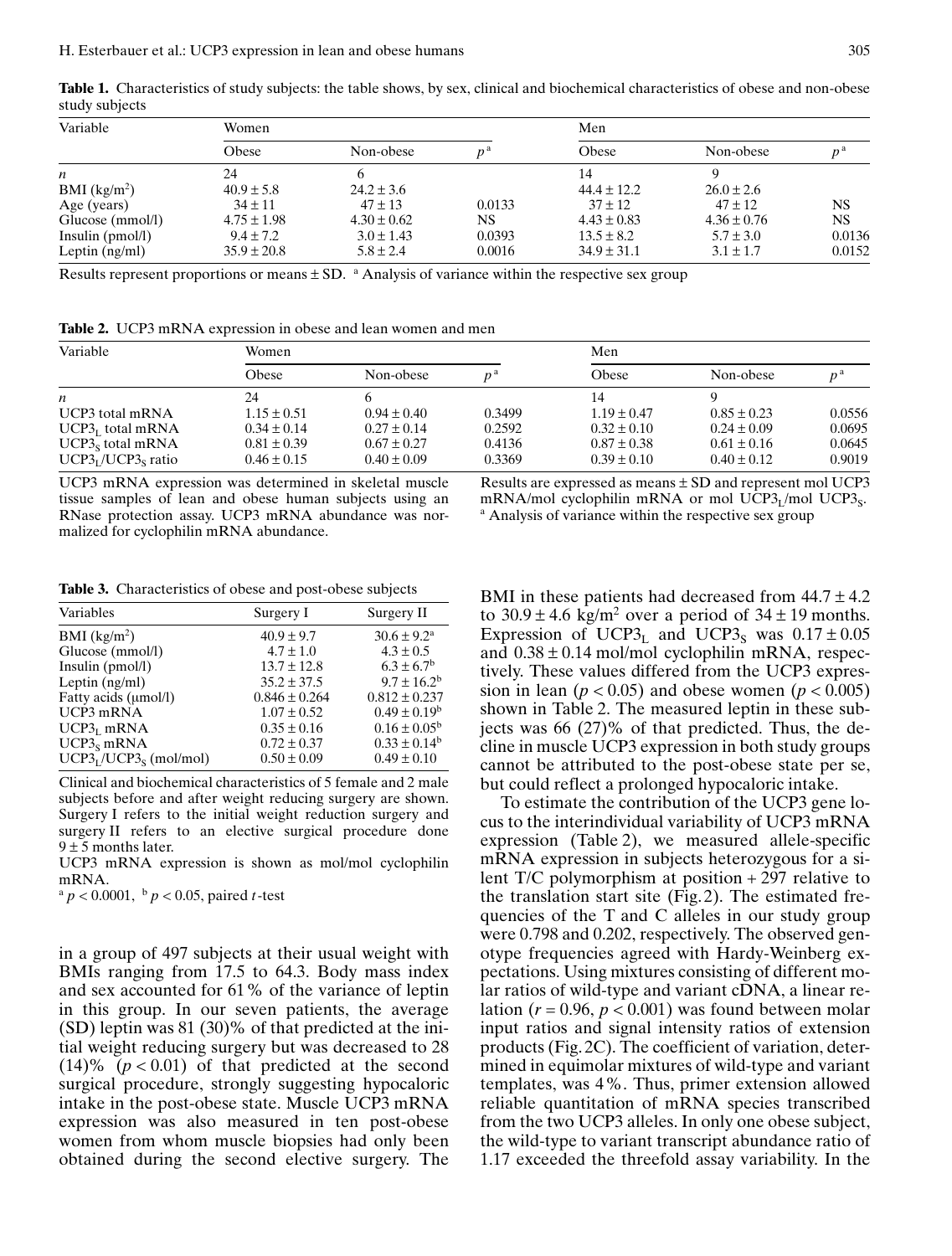

**Fig. 1A–C.** Quantification of UCP3<sub>L</sub> and UCP3<sub>S</sub> mRNA by RNase protection assay in skeletal muscle before and after weight loss. A Structural relation of antisense probe complementary to exon 6 and 7 sequences with  $UCP3_L$  and  $UCP3_S$ mRNA structure;  $AATAAA<sub>S</sub>$  and  $AATAAA<sub>L</sub>$  refer to previously described polyadenylation signals used for the generation of  $UCP3<sub>L</sub>$  and  $UCP3<sub>S</sub>$  mRNA. The hatched box indicates intron 6 sequences present in UCP3 $_{\rm S}$  mRNA. **B** Autoradiograph of RNase protection assay; M, end-labelled size marker containing the number of nucleotides indicated; 1, undigested 32P-UCP3 antisense probe; 2, 32P-UCP3 antisense probe hybridized to yeast RNA and subjected to RNase digestion;  $3-5$ , RNase protection assay of 10 µg of skeletal muscle total RNA from three obese subjects before (a) and after (b) weight loss subsequent to the gastric banding procedure. Protected fragments representing  $UCP3<sub>L</sub>$  and  $UCP3<sub>S</sub>$  mRNA are indicated on the right. RNase protection assays using a cyclophilin antisense mRNA was used for UCP3 mRNA normalization (lower panel). C Standardization of RNase protection assays using increasing amounts of <sup>3</sup>H-labelled UCP3<sub>L</sub> (left), UCP3<sub>S</sub> (middle) and cyclophilin sense RNA (right). Molar input of sense RNA was plotted against optical density (OD) values determined by scanning autoradiographs

remaining subjects, 16 obese, 1 post-obese and 5 nonobese, displaying UCP3 mRNA abundance between 0.36 and 1.79 mol/mol cyclophilin mRNA, the average molar ratio of wild-type to variant transcript was  $0.97$  (SD  $0.03$ , range  $0.89-1.06$ ). Thus, the small deviation from unity in the transcript ratio of some subjects was within the analytical variation. Minor differences in allele-specific expression can therefore not be excluded.

## **Discussion**

A large portion of the variance in resting energy expenditure among humans has been accounted for by differences in fat-free mass, much of which consists of skeletal muscle [34]. Because of its abundant expression in skeletal muscle, UCP3 is a potential candidate for the proton leak that might contribute appreciably to resting metabolic rate and total energy expenditure. Similar expression of UCP3 mRNA have been reported in muscle tissues of obese and lean people [24]. Although our gender-specific analyses showed marginally higher expression in morbidly obese than in lean men, our findings generally support these earlier results [24] and argue against abnormalities in UCP3 mRNA expression in obese subjects. An altered protein or activity level of UCP3 in obesity cannot, however, be excluded as translational and post-tranlational events could vary and the concentration of metabolites activating or inhibiting uncoupling activity could differ between obese and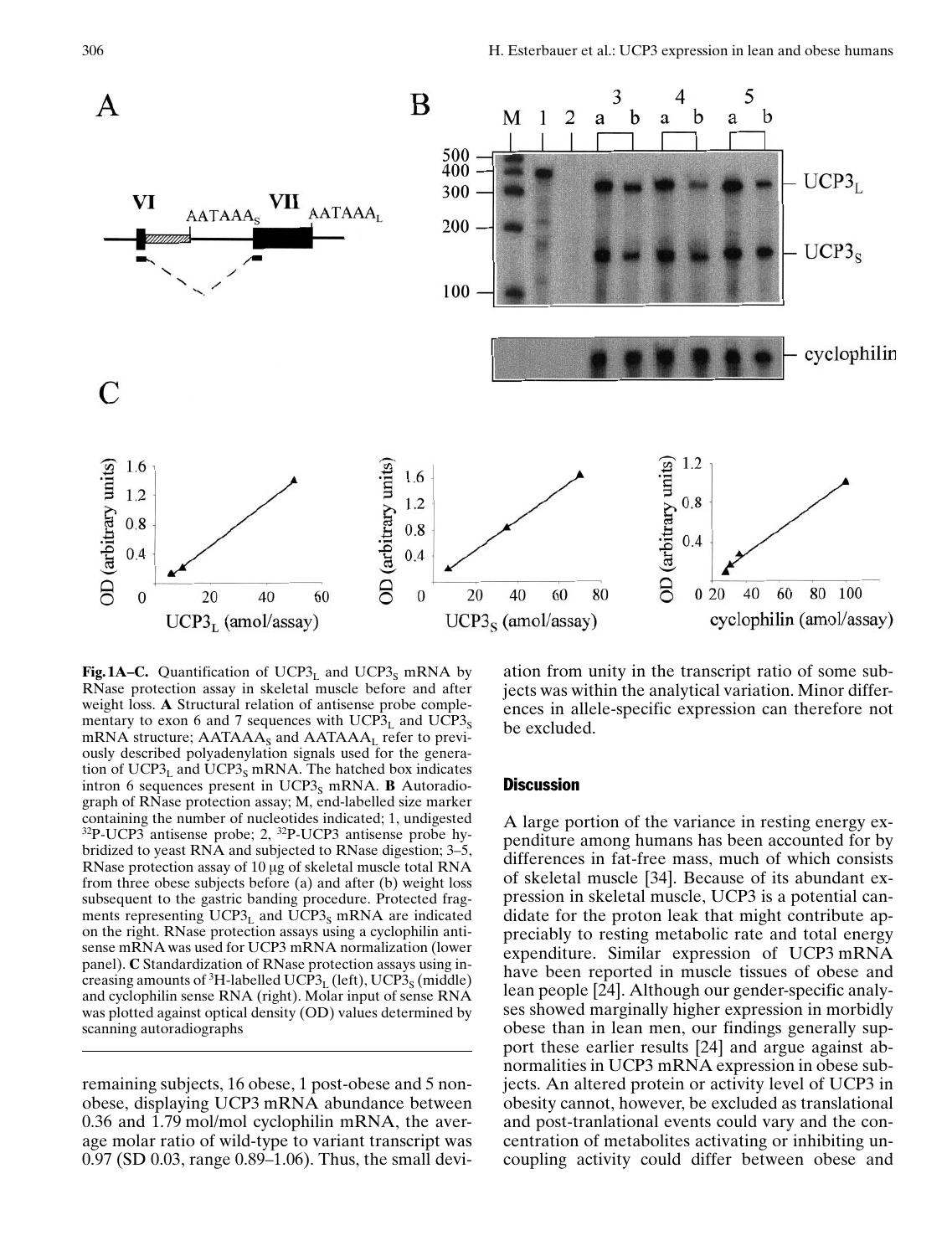

Fig. 2A–C. UCP3 allele-specific expression studies using variant-specific primer extension. A Experimental strategy showing use of a biotinylated sense primer for RT-PCR (top), capture of the amplified UCP3 sense strand via streptavidin beads (middle) and primer extension using ddGTP (bottom). Arrows indicate the extension products predicted for wildtype and mutant templates. B Autoradiogram of primer extension products as schematized in A. Lanes  $1-9$  show  $^{32}P$ -labelled primer, extension products of cloned wild-type and variant cDNA, mixtures of wild-type and variant cDNA in molar ratios of 3, 1, and 0.33, respectively, skeletal muscle total RNA from two obese subjects and DNA of a subject heterozygous for the T/C substitution in exon 3. C Standard curve of the primer extension assay constructed by analysing five different mixtures of cloned UCP3 wild-type and variant alleles  $(r = 0.96, p < 0.001)$ . The slope and intercept of the regression line was 0.53 and 0.18, respectively. Molar input ratios were plotted against signal intensity ratios determined by scanning autoradiographs

lean humans. Nevertheless, the similar UCP3 mRNA expression in muscle of lean and obese subjects is consistent with studies showing that resting metabolic rate and total energy expenditure per unit of fat-free body mass are similar in lean and obese subjects [35].

Our study shows that  $UCP3<sub>L</sub>$  was the less abundant transcript species in all subjects studied. This result is at variance with another study showing equimolar abundance of  $UCP3<sub>L</sub>$  and  $UCP3<sub>S</sub>$  in obese and lean subjects [26]. Consistent with the study of Millet et al. [24], the molar ratio of  $UCP3<sub>L</sub>$  to  $UCP3<sub>S</sub>$ was similar in all study groups (Fig. 1, Tables 2, 3) suggesting no alteration in transcript processing in obese subjects. The moderate inverse association, observed within the obese group only, between UCP3 mRNA abundance and molar transcript ratio suggests a saturable process of  $UCP3<sub>L</sub>$  generation.

To gain further insight into a possible role of UCP3 in human energy homeostasis, we determined mRNA expression in subjects who experienced a substantial weight loss after the gastric banding surgery. The decrease of UCP3 transcripts observed in post-obese subjects probably reflected prolonged hypocaloric intake, since the plasma leptin concentrations in these patients were lower than those predicted for their BMI. Such a conclusion would be consistent with recent studies showing a reduction of energy expenditure during or after weight loss [36, 37]. Prospective data in Pima Indians established an association of hypoleptinaemia with future weight gain [38]. The subnormal leptin concentrations in our post-obese subjects could have resulted from a defect in the regulation of leptin rather than from a hypocaloric diet but the similarity of measured and predicted leptin in these patients prior to the weight reducing surgery is an argument against this suggestion. Nevertheless, the model of leptin prediction included obese subjects perhaps defective in adequate upregulation of leptin expression. Hence, the possibility cannot be excluded that obesity with its attendant metabolic changes enhanced UCP3 mRNA expression in some subjects, thereby masking inherent defects in UCP3 expression.

Expression of UCP3 mRNA in muscle of obese and lean subjects was augmented in response to a 5-day calorie restriction [24]. Fasting for 24 or 48 h increased, but a 50% food restriction for 1 week decreased muscle UCP3 mRNA abundance in rats [15, 39]. Hence, changes in metabolite concentrations related to the duration of food restriction could be critical determinants of UCP3 gene expression. Fatty acids have been suspected to influence UCP3 gene expression [40]. In our study, plasma fatty acid concentration displayed a moderate correlation with UCP3 mRNA abundance in lean subjects only and plasma fatty acid concentrations were similar in obese patients before and after weight reduction. Thus, additional factors need to be invoked to ex-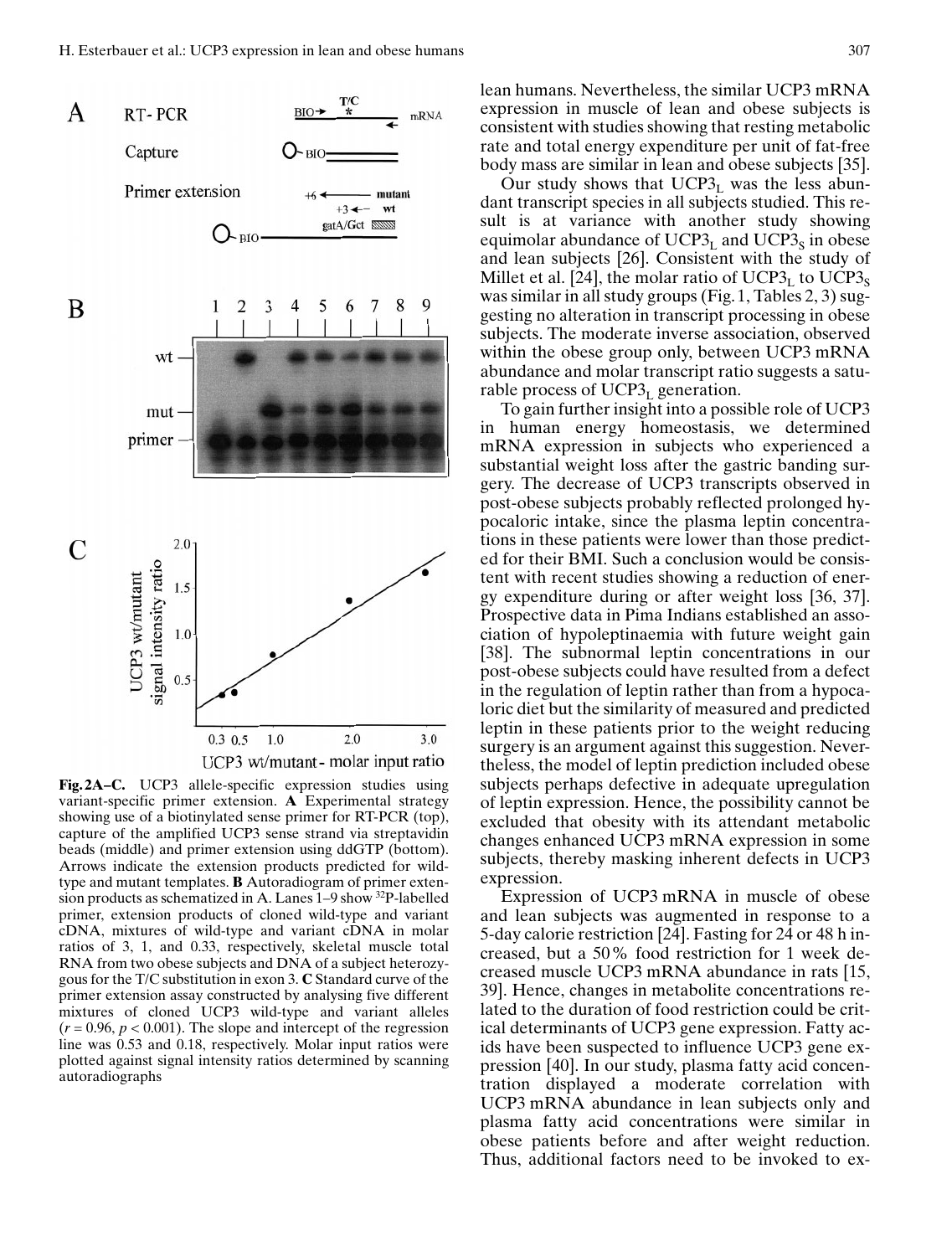plain the downregulation of UCP3 expression in our post-obese patients. In obese subjects, weight loss caused by a prolonged low-calorie diet enhanced muscle dynamic endurance, improved the fractional velocity of contraction and reduced the rate of glucose oxidation [41]. In addition, UCP3 and UCP2 expression decreased in response to endurance training in rats [42]. Thus, the need for a higher metabolic efficiency as exemplified by prolonged calorie restriction or endurance training might be conducive to downregulation of muscle UCP3 expression which would be predicted to reduce energy dissipation in these tissues.

Since muscle UCP3 mRNA abundance displayed considerable variability among subjects, we determined whether cis-regulatory elements would account for part of this variability. Such an approach was used previously to show that sequence variations at the UCP1 gene locus accounted for a large portion of the mRNA expression variance in obese subjects [30]. Only one of 23 subjects, however, displayed an allelic difference in UCP3 mRNA abundance. Differences in trans-acting factor activities must therefore have accounted for most of the interindividual variability in UCP3 mRNA expression and differences in cis-regulatory elements must have played a minor part. We have sequenced the UCP3 promoter and identified, by computational analyses, consensus sequences for trans-acting factor binding sites including three clustered E-box motifs, a peroxisome proliferator-activated receptor  $\gamma$ /retinoid X receptor response element and a thyroid response element (Esterbauer H, Oberkofler H, Patsch W, unpublished observation).

In summary, our studies suggest that human obesity is not associated with alterations of UCP3 mRNA expression or transcript processing. Sequence substitutions at the UCP3 gene locus affecting its mRNA expression in muscle are probably uncommon in the Austrian population. The reduction in muscle UCP3 mRNA expression that occurred in our postobese patients could contribute to the reduced energy expenditure that has been reported after prolonged fasting [36, 37].

Acknowledgements. The technical assistance of C. Winkler and J. Roth is gratefully acknowledged. This study was supported by a grant from the Medizinische Forschungsgesellschaft Salzburg and by the Jubliaeumsfondsprojekt Nr. 7228 from the Oesterreichische Nationalbank.

#### **References**

- 1. Ravussin E, Lillioja S, Knowler WC et al. (1988) Reduced rate of energy expenditure as a risk factor for body-weight gain. N Engl J Med 318: 467–472
- 2. Griffiths M, Payne PR, Stunkard AJ, Rivers JP, Cox M (1990) Metabolic rate and physical development in children at risk of obesity. Lancet 336: 76-78
- 3. Bogardus C, Lillioja S, Ravussin E et al. (1986) Familial dependence of the resting metabolic rate. N Engl J Med 315:  $96 - 100$
- 4. Bouchard C, Tremblay A, Nadeau A et al. (1989) Genetic effect in resting and exercise metabolic rates. Metabolism 38: 364±370
- 5. Himms-Hagen J (1989) Brown adipose tissue thermogenesis and obesity. Prog Lipid Res 28: 67-115
- 6. Ricquier D, Casteilla L, Bouillaud F (1991) Molecular studies of the uncoupling protein. FASEB J 5: 2237–2242
- 7. Lowell BB, S-Susulic V, Hamann A et al. (1993) Development of obesity in transgenic mice after genetic ablation of brown adipose tissue. Nature 366: 740–742
- 8. Kopecky J, Clarke G, Enerback S, Spiegelman B, Kozak LP (1995) Expression of the mitochondrial uncoupling protein gene from the aP2 gene promoter prevents genetic obesity. J Clin Invest 96: 2914-2923
- 9. Krief S, Lonnqvist F, Raimbault S et al. (1993) Tissue distribution of beta 3-adrenergic receptor mRNA in man. J Clin Invest 91: 344–349
- 10. Oberkofler H, Dallinger G, Liu YM, Hell E, Krempler F, Patsch W (1997) Uncoupling protein gene: quantification of expression levels in adipose tissues of obese and nonobese humans. J Lipid Res 38: 2125-2133
- 11. Gimeno RE, Dembski M, Weng X et al. (1997) Cloning and characterization of an uncoupling protein homolog: a potential molecular mediator of human thermogenesis. Diabetes 46: 900-906
- 12. Fleury C, Neverova M, Collins S et al. (1997) Uncoupling protein-2: a novel gene linked to obesity and hyperinsulinemia. Nat Genet 15: 269-272
- 13. Vidal-Puig A, Solanes G, Grujic D, Flier JS, Lowell BB (1997) UCP3: an uncoupling protein homologue expressed preferentially and abundantly in skeletal muscle and brown adipose tissue. Biochem Biophys Res Commun 235: 79-82
- 14. Boss O, Samec S, Paoloni-Giacobino A et al. (1997) Uncoupling protein-3: a new member of the mitochondrial carrier family with tissue-specific expression. FEBS Lett 408: 39±42
- 15. Gong DW, He Y, Karas M, Reitman M (1997) Uncoupling protein-3 is a mediator of thermogenesis regulated by thyroid hormone, beta3-adrenergic agonists, and leptin. J Biol Chem 272: 24129-24132
- 16. Astrup A, Bulow J, Christensen NJ, Madsen J, Quaade F (1986) Facultative thermogenesis induced by carbohydrate: a skeletal muscle component mediated by epinephrine. Am J Physiol 250:E226-E229
- 17. Thurlby PL, Ellis RD (1986) Differences between the effects of noradrenaline and the beta-adrenoceptor agonist BRL 28 410 in brown adipose tissue and hind limb of the anaesthetized rat. Can J Physiol Pharmacol 64: 1111±1114
- 18. Solanes G, Vidal-Puig A, Grujic D, Flier JS, Lowell BB (1997) The human uncoupling protein-3 gene. Genomic structure, chromosomal localization, and genetic basis for short and long form transcripts. J Biol Chem 272: 25433±25436
- 19. Boss O, Giacobino JP, Muzzin P (1998) Genomic structure of uncoupling protein-3 (UCP3) and its assignment to chromosome 11q13. Genomics 47: 425-426
- 20. Bouchard C, Perusse L, Chagnon YC, Warden C, Ricquier D (1997) Linkage between markers in the vicinity of the uncoupling protein 2 gene and resting metabolic rate in humans. Hum Mol Genet 6: 1887-1889
- 21. Warden CH, Fisler JS, Shoemaker SM et al. (1995) Identification of four chromosomal loci determining obesity in a multifactorial mouse model. J Clin Invest 95: 1545–1552